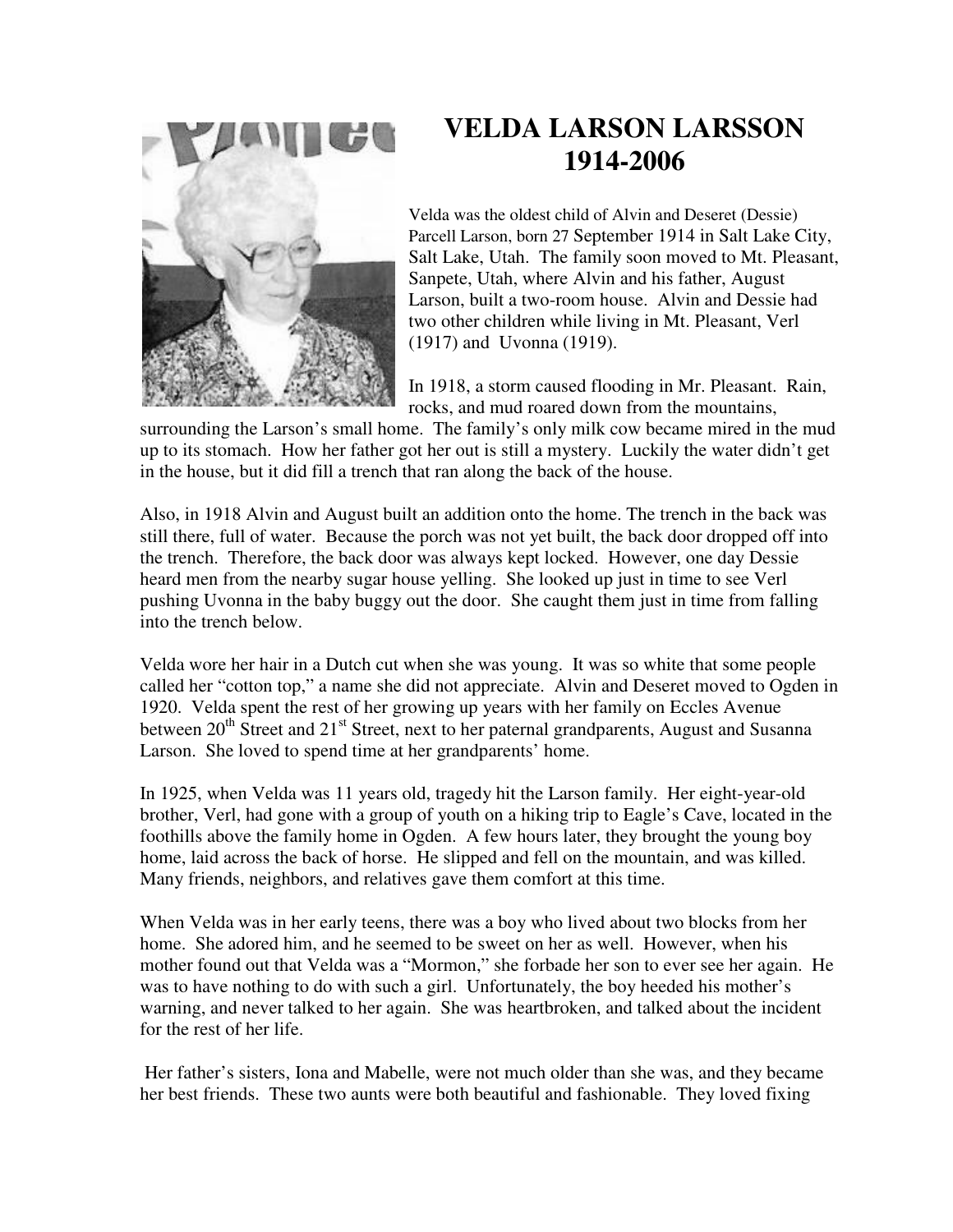Velda's hair in the latest styles and taught her how to finger wave it. They also fussed over her make-up and wardrobe. She, of course, loved every minute of the attention.

During the great depression, her father lost his job and had to stand in the soup line to get food for his family. Velda quit school after the eighth grade in order to work and help the family financially. She cleaned house for a family that lived on the east bench in Ogden. She earned \$7.00 a week. She gave her parents \$4.00 and kept \$3.00 for herself. Later, she worked at the Troy Laundry where she pressed clothes and did other chores. There were other girls close to her age at the laundry. They often did activities together such as hiking, swimming, etc. There were nine or ten of them and they became close friends.

Dancing was Velda's favorite activity. She loved ballroom dancing and did it well. She had several different partners and entered competitions. Many young men wanted her as a partner because she was a frequent winner of the competitions. She danced at the White City Ballroom and Berthanna in Ogden, and also at ballrooms in Salt Lake City. When her son, Gary, was attending Wahlquist Jr. High School, they had a mother-son dance with a waltz contest. Velda and Gary won  $1<sup>st</sup>$  place hands down. She was a beautiful, graceful dancer.

In 1934, Velda traded in her dancing shoes for an engagement ring. Joseph Preston Larsson was not a dancer, but he stole her heart. Joseph (Peg) was a pilot. To impress his new girl friend, he took her on an airplane ride. While doing a looping maneuver, Velda slipped out of the seatbelt and fell on the floor with the seatbelt hooked under her arms. He looked back and couldn't see her. He thought she had fallen out. Velda was not too impressed. Nevertheless, they were married 14 September 1934 in Ogden.

Her hobbies soon turned to his interests, and they loved camping, fishing, and traveling. When their family grew to four; Gary Preston 13 June 1938, and Mitchel Alvin 2 April 1945, Velda dedicated her life to her children. She was a loving, kind, caring mother who took great pride in her children and supported them in all they did. Mitchel played football in junior high and high school, and sang in the choir. Gary was student body president in junior high and senior class president in high school.

Velda loved movies. Peg worked nights at the railroad, and then helped friends build houses, or do other jobs during the day. Therefore, he was gone much of the time. Velda often took the boys to the movies. Some of her children's fondest memories were going to the movies or watching television shows with their mother. They especially liked shows like Laurel and Hardy or the Jackie Gleason Show. Years later, the boys still enjoyed getting together to watch a favorite show. Half of the enjoyment was the memories it brought back, the other half was being together as brothers. And if you could squeeze in another half, it would be because they loved to laugh.

For many years, Velda took care of children in a day care facility to bring extra income to the family. Later, she took care of Don Gene Blair in her home. He was the son of Don and Janet Blair. Velda and Janet remained close friends for the rest of Velda's life.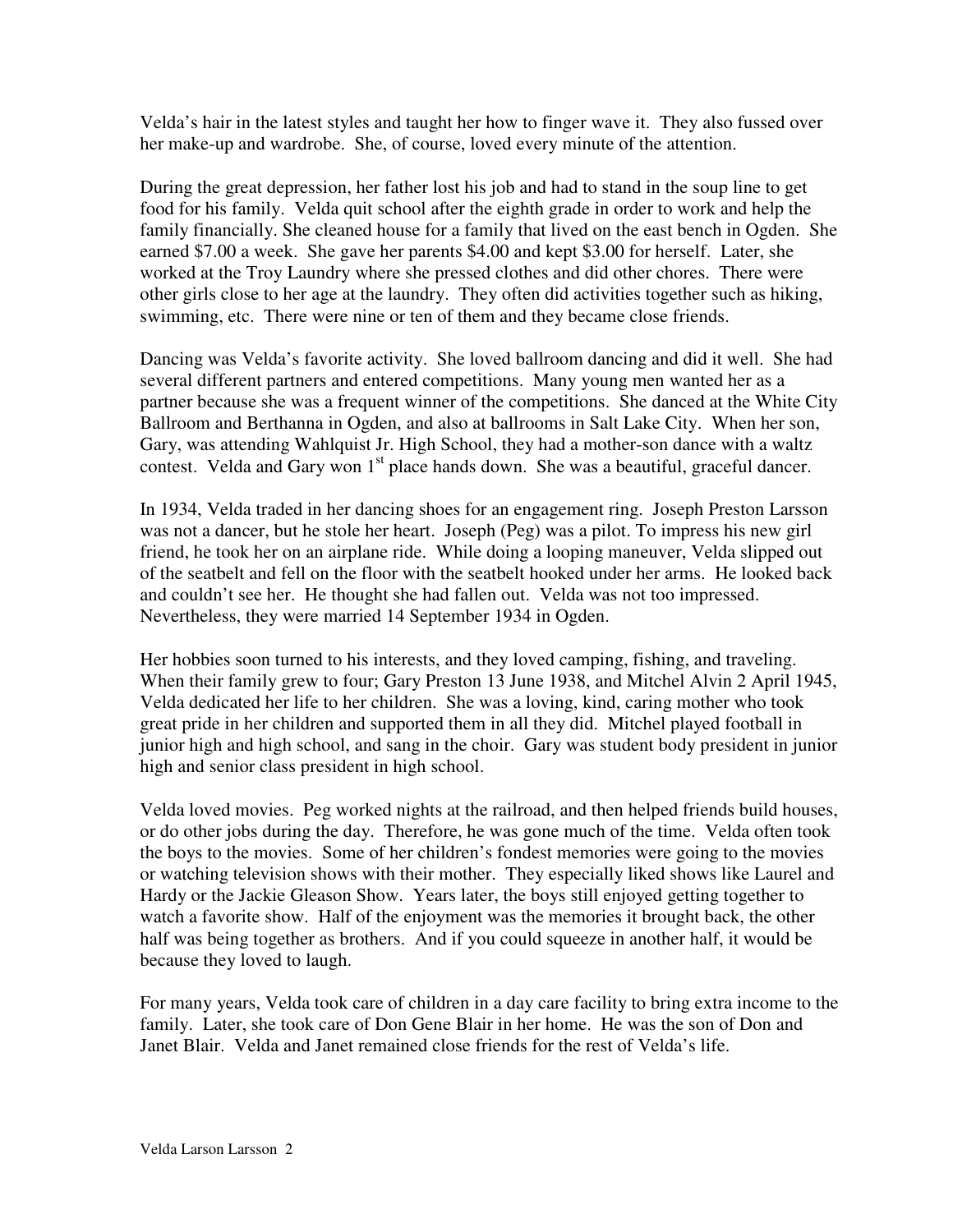Velda was a devoted grandmother, and was fortunate enough to have her grandchildren live next door to her. They loved to visit with her and loved to hear stories from her childhood: when her uncle tried to fly off of the chicken coop roof with an umbrella, or when her uncles tried to kill a rooster with an ax. They missed the rooster, but cut her uncle's finger off. The rooster grabbed the finger and ran around the yard. They also loved their grandma's sayings when she got excited, the favorite being, "Jumpin' Jehosipher and little fishes." When she was driving, her frequent saying was, "Hang on to the willows." She always had popsicles, candy, or ice cream sandwiches which she shared with the grandchildren and any or all of the neighborhood children - many of whom were her nieces and nephews.

"A good cook" is a title Velda earned, as her delicious meals were always a treat for her family. She could cook venison to taste better than beef, her duck could have been served in the best restaurants, and her tossed green salad could not be duplicated; many grandchildren have tried and failed. It will always remain grandma's secret.

After 47 years of marriage, Joseph Preston (Peg) Larsson died 3 September 1981. The family rallied around Velda to help her cope and give her comfort. She went on many vacations with her son, Gary and his wife, Joyce, and stayed involved with her grandchildren and great grandchildren.

Tragedy came into Velda's life again 31 December 1992 when her grandson - Mitchel's son - Jeffrey Mitchel Larsson, his wife Shanna, and their unborn baby were killed in an automobile accident. They were hit by a drunk driver on New Year's Eve when they were taking their sick child to the hospital. The two children in the car were injured, but survived the accident.

In the spring of 1995, Velda broke her leg, which required extensive surgery. With pins and metal plates, the doctors put her leg back together, but her health deteriorated from that time. She lived with Gary and Joyce for six years, where she loved seeing family members come and go, and listened with interest to the various activities they were involved in. Because of the 24 hour care she needed, she was moved to an assisted living home, and then a nursing home. She died 29 March 2006 at the age of 91. She is buried in the Ogden City Cemetery next to her husband, parents, and little brother.

## **SOURCES:**

Larsson, Joyce Julander Larsson. "Velda Larson Larsson." Unpublished manuscript. 2011.